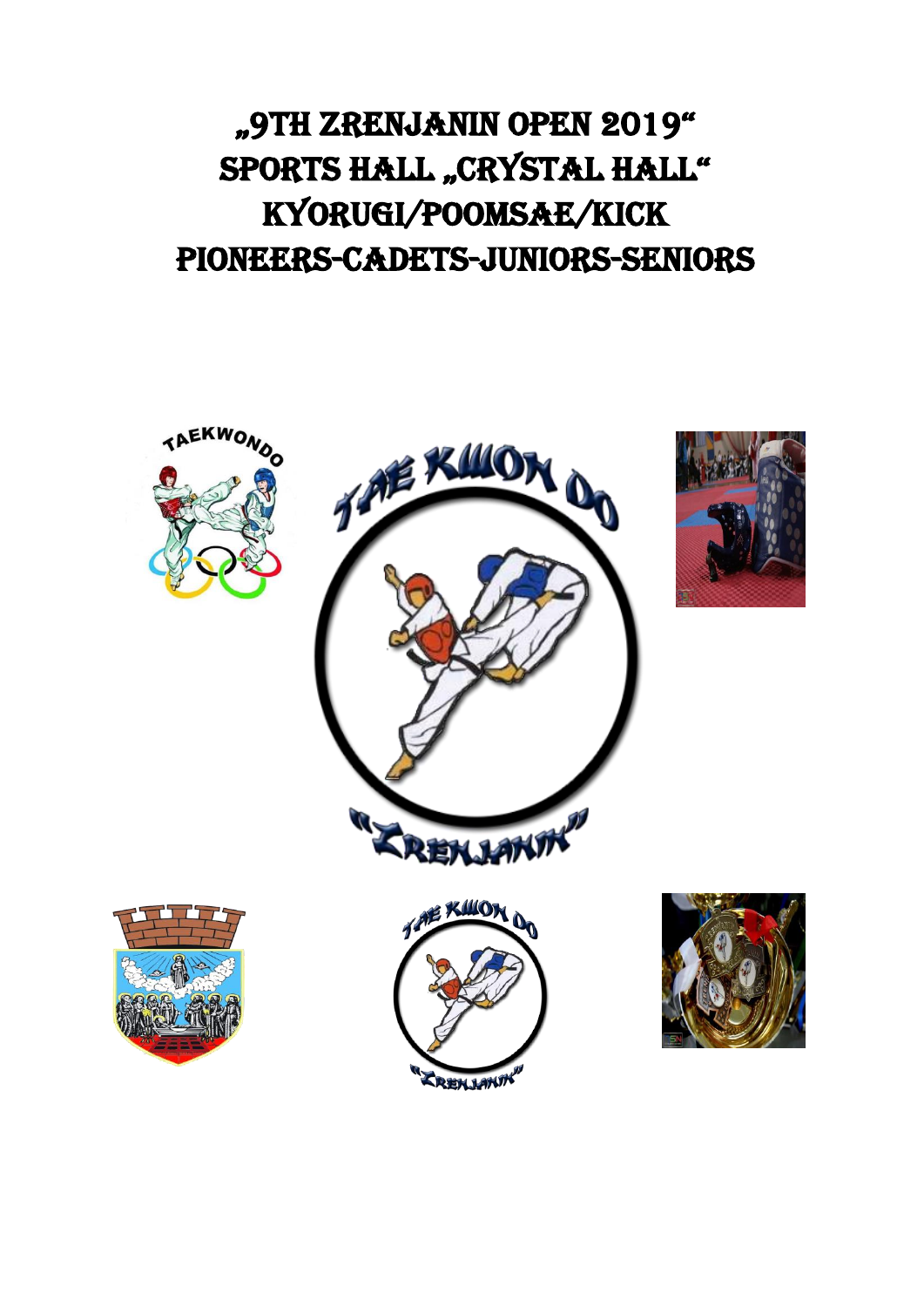Dear and respected friends, we hereby inform you that after a few years of hiatus, we are continuing with our tradition of holding this competition for the it is held for eight years. We hope that all of our old and new friends will respond and contribute to this event.

In our previous competitions, participation was taken by competitors from Republic of Srpska, Croatia, Bosnia and Herzegovina, Hungary and Serbia with around 600 contestants in all age divisions.

We will do our best to be good hosts and organizers and to leave a positive impression both on you and your competitors, as we did on each occasion before.



Slaviša and Dijana PERIĆ



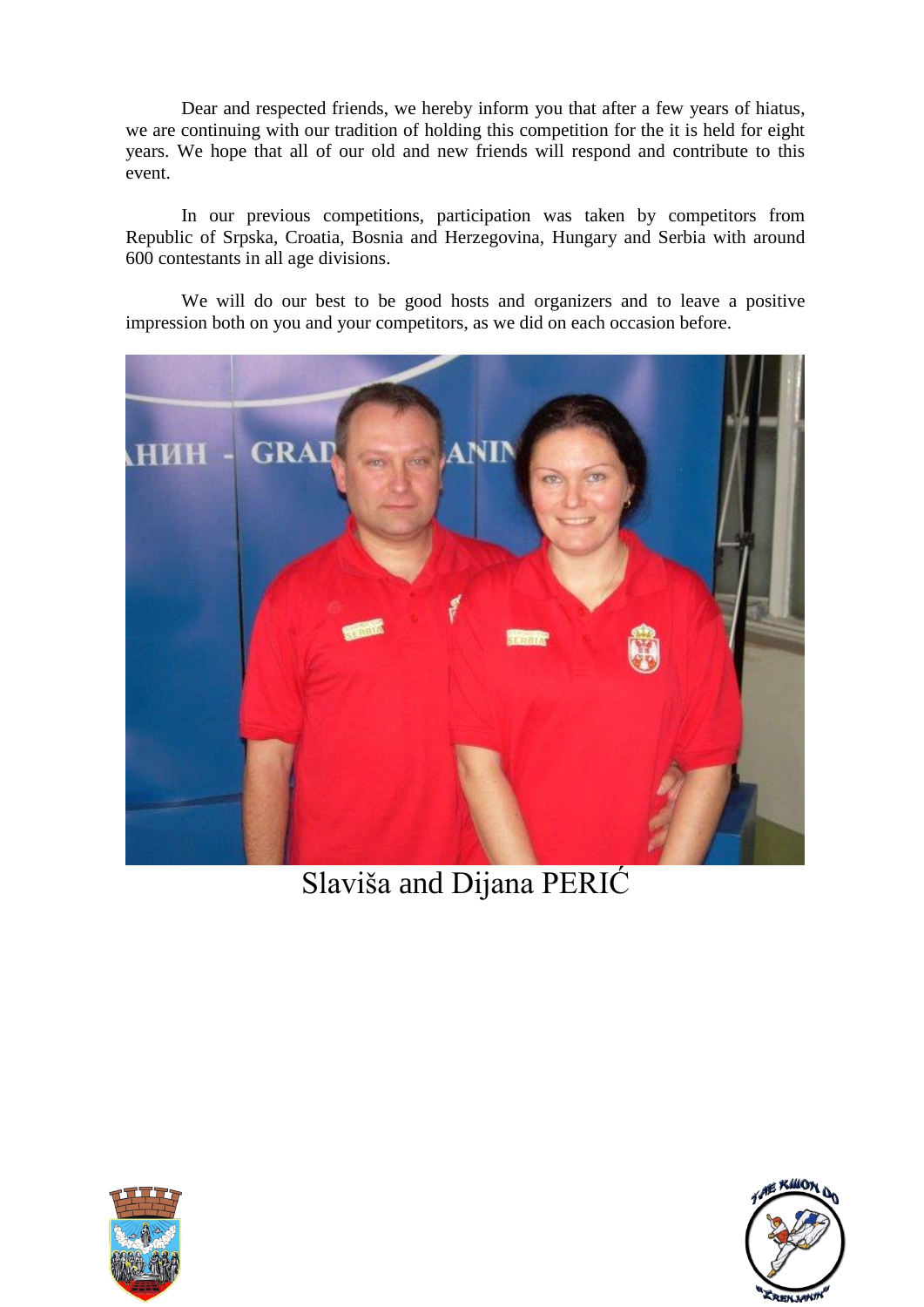# **"9 th ZRENJANIN OPEN 2019" Kyorugi and Poomsae**

- **- ORGANIZER:** Slaviša Perić President of TK"Zrenjanin" contact telephone and e-mail:+381-62271929. +381-61/5110171
- **-** [perictkd@sezampro.rs](mailto:perictkd@sezampro.rs)
- **- SECURITY COMMISSAR –** Dragić Predrag.
- **- TECHNICAL ORGANIZER:** Tae Kwon Do CLUB ,,Zrenjanin".
- **- SPONSOR:** TAS, SSG Zrenjanin and municipality Zrenjanin.
- **- DATE:** Saturday 16.03.2019.
- **LOCATION:** Sports hall –,,Crystal Hall"–Zrenjanin, street: Karađorđev trg bb.
- **- APPLICATION:** On-line application at [www.tkd-reg.com](http://www.tkd-reg.com/) until 14.03.2019 at 23:59 hrs.
- **WEIGH-IN:** Friday 15.03.2019 17h-22h, or on a day of competition in sports hall "Crystal Hall" Zrenjanin.

| TIME TABLE: Saturday 16.03.2019. - sports hall "Crystal Hall" |                 |
|---------------------------------------------------------------|-----------------|
| Registration and weigh-in for pioneers and cadets             | $07:00 - 09:00$ |
| juniors and seniors                                           |                 |
| <b>Registration for Poomsae</b>                               | $07:00 - 09:00$ |
| Coaches and Referee meeting                                   | $09:00 - 09:30$ |
| Competition – pioneers and cadets – Kyorugi                   | $09:30 - 13:00$ |
| juniors and seniors                                           |                 |
| Competition - Poomsae                                         | 09:30           |
| Lunch-break for coaches and referees                          | $13:00 - 14:00$ |
| awards and closing ceremony                                   | $14:00 - 20:00$ |
| *TIMETABLE IS SUBJECT TO CHANGE*                              |                 |

#### **- FEES - KYORUGI:**

All age divisions: "A"class 25 eur., "B" class 25 eur. **"A"**class minimum 4. GEUP **"B"**class from 8. to 5. GEUP All fees are paid upon registration of competitors before weigh-in or by payment to the bank account of Taekwondo club "Zrenjanin" (**355-1026374-77**) – please bring a copy of the receipt for inspection.

#### **- FEES – KICK:**

All age divisions: 5 eur.

All fees are paid upon registration of competitors before weigh-in or by payment to the bank account of Taekwondo club "Zrenjanin" (**355-1026374-77**) – please bring a copy of the receipt for inspection.



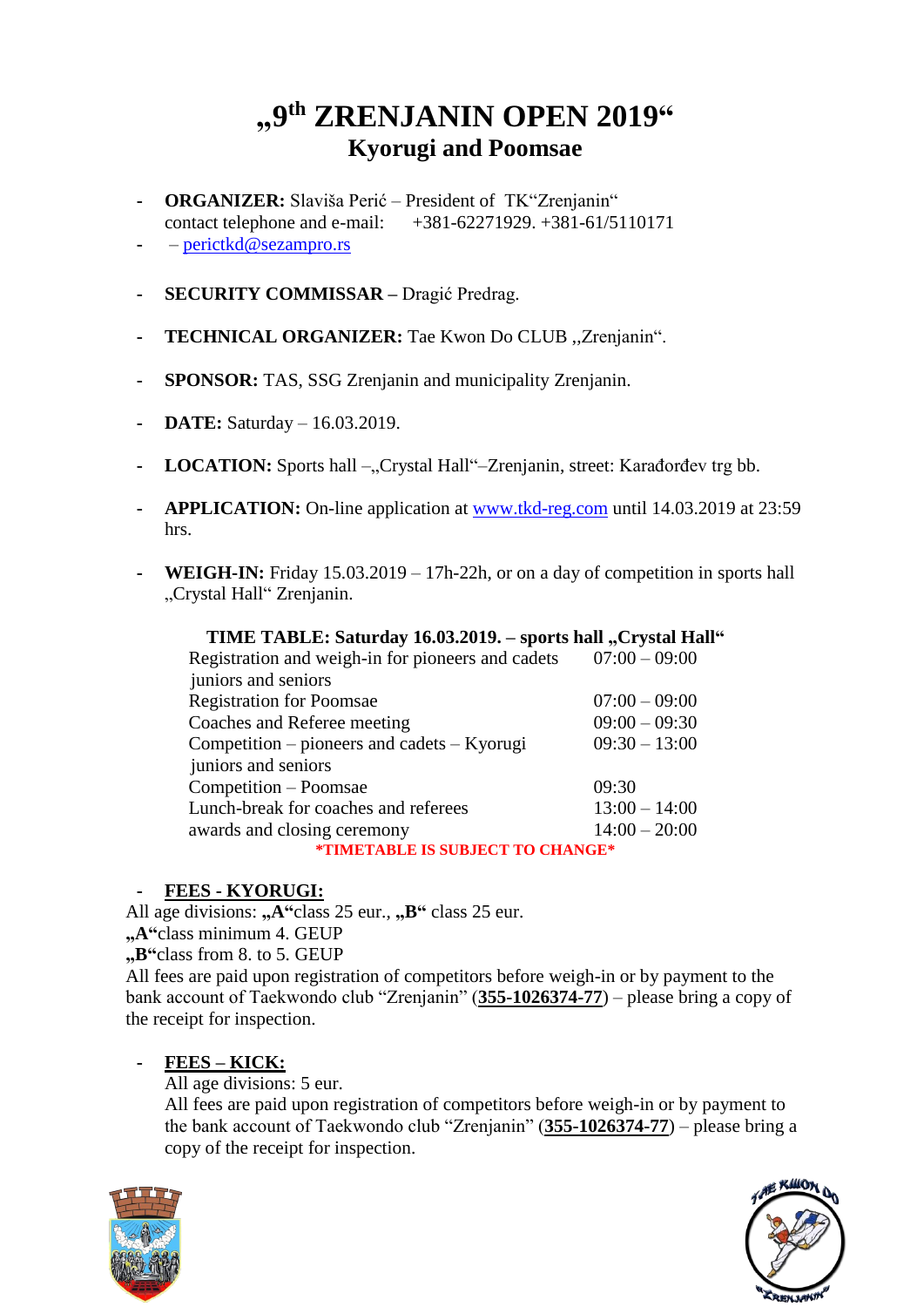#### **- FEES – POOMSAE:**

One division - 25 eur.

| 1100           |                 |
|----------------|-----------------|
| Pioneers       | 2013-2012       |
| Pioneers       | 2011-2010       |
| Pioneers       | 2009-2008       |
| Cadets         | $2005 - 2007$   |
| <b>Juniors</b> | $2004 - 2002$   |
| Seniors        | 2002. and older |

#### **- AGE DIVISIONS - Kyorugi:**

(Juniors born in 2002 compete as a junior or as a senior. Competing in both categories is not allowed.)

| $\blacksquare$ weight beviologie. |                                                              |
|-----------------------------------|--------------------------------------------------------------|
| Pioneers 6-7 yrs.                 | $-19 - 21 - 23 - 25 - 27 - 29 - 31 - 33 - 36 - 39 - 43 + 43$ |
| Pioneers 8-9 yrs.                 | $-19 - 21 - 23 - 25 - 27 - 29 - 31 - 33 - 36 - 39 - 43 + 43$ |
| Pioneers 10-11 yrs.               | $-27-30-33-36-40-44-48-52-57+57$                             |
| $Cades - male$                    | $-33 -37 -41 -45 -49 -53 -57 -61 -65 +65$                    |
| Cadets – female                   | $-29 - 33 - 37 - 41 - 44 - 47 - 51 - 55 - 59 + 59$           |
| Juniors – male                    | $-45 - 48 - 51 - 55 - 59 - 63 - 68 - 73 - 78 + 78$           |
| Juniors – female                  | $-42 - 44 - 46 - 49 - 52 - 55 - 59 - 63 - 68 + 68$           |
| $S$ eniors – male                 | $-54 - 58 - 63 - 68 - 74 - 80 - 87 + 87$                     |
| Seniors – female                  | $-46 - 49 - 53 - 57 - 62 - 67 - 73 + 73$                     |

#### **- WEIGHT DIVISIONS:**

#### **- TIME MODE:**

- Pioneers "A" and "B" class and all "B" classes (cadets, juniors and seniors) 2x2min.

- Cadets, juniors and seniors "A"class 3x1.5min.

**\*TIME MODE IS SUBJECT TO CHANGE, WITH AGREEMENT FROM COACHES\***

**- Competition will be held on six contest areas from which four of them will have a video replay system. (If necessary, we will accommodate more contest areas)**.

#### **- AWARDS:**

1 st place – golden medal and diploma

 $2<sup>nd</sup>$  place – silver medal and diploma

 $3<sup>rd</sup>$  place – bronze medals and diplomas

| <b>Team trophies - Kyorugi:</b> PIONEERS A CLASS 1, 2 i 3. Place |
|------------------------------------------------------------------|
| CADETS A CLASS 1, 2 i 3. Place                                   |
| JUNIORS A CLASS 1, 2 i 3. Place                                  |
| SENIORS A CLASS 1, 2 i 3. Place                                  |

#### TEAM TROPHIES FOR OVERALL RANKING "A" i "B" CLASS – KYORUGI **1,2,3,4 and 5. Place.**

Team trophies for overall "A" and "B" class Poomsae: pioneers, cadets, juniors and seniors 1, 2 i 3. Place.



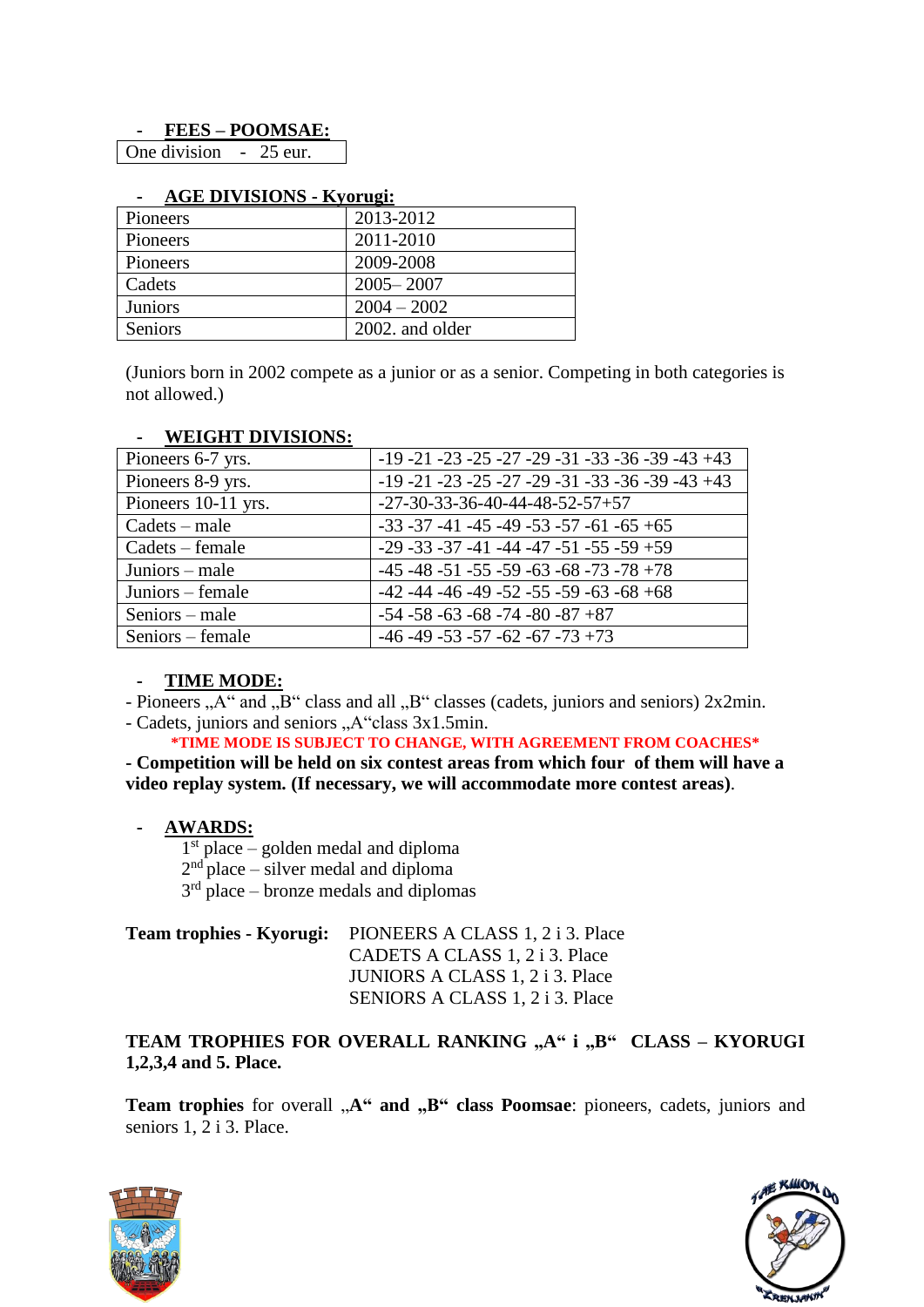### **KEYNOTES – KYORUGI:**

- On-line application at [www.tkd-reg.com](http://www.tkd-reg.com/)
- All competitors must have registered medical exam not older than six months in order to participate.
- **Entire "B" class – Pioneers (8-9/10-11), cadets, juniors and seniors will perform with "DAE DO" electronic scoring system (body protector is provided by organizer), while the rest of the equipment for "B" class must be provided by competitors themselves (electronic foot protectors, groin, leg and arm protectors and helmet). Pioneers (6-7) "A" and "B" class will perform on normal body protectors which must be provided by themselves (as is the rest of required equipment).**
- Weigh-in tolerance for pioneers is 100 grams. If a contestant does not meet requirements for his division, he can switch to another for a fee of 30 eur.
- There is no weigh-in tolerance for cadets, juniors and seniors.
- Mandatory use of foot protectors.
- For competitors in "B" class, kicks to the head are not allowed.
- All competitors are considered to participate on their own risk and organizers are not responsible for any injury, or loss of equipment or documents.
- Competitors younger than 18 must have written parental approval.
- Coaches on contest areas are required to be of legal age and dressed in sportswear clothes and shoes.
- Protest fee is 90 eur.
- **,9th Zrenjanin OPEN 2019. '** for cadets, juniors and seniors  $A$ <sup>"</sup> class will be **performed with "DAE DO" electronic scoring system which includes electronic helmets and body protectors (which is provided by organizer) – foot protectors must be provided by competitors themselves.**
- For all registered competitors, entry fee must be paid even if they do not show up on the competition.
- Discount for entry fee (10%) is applied for teams that register 10 or more competitors – per 10 competitors. Fees can only be paid by coaches or authorized persons of their respective clubs (we will not accept payments from competitors themselves or their parents or guardians).
- Competitors in "B" class will provide all necessary protective equipment for competition themselves (body protector, helmet, teeth guard, forearm and lower leg protector and gloves)
- All violations of the rules of conduct and ethics of sport will be sanctioned in accordance with the act and disciplinary code of TAS.

#### **KEYNOTES – POOMSAE:**

- On-line application at [www.tkd-reg.com](http://www.tkd-reg.com/)
- All competitors must have registered medical exam not older than six months in order to participate.
- Draw sheet for "A" class will be posted on the website of the alliance day after the on-line application deadline.
- Marks for Poomsae execution are awarded by 5 referees with the lowest and the highest mark deducted.
- Competitor, may perform Poomsae that is not designated by draw sheet, but in that case, their final mark will be reduced by 0.6 points.
- Competitors that compete in "B" class must be a holder of geup grade respective to their division. (E.g. Cadets 1 - group 6, 5 geup., must be a holder of a green or high green belt).



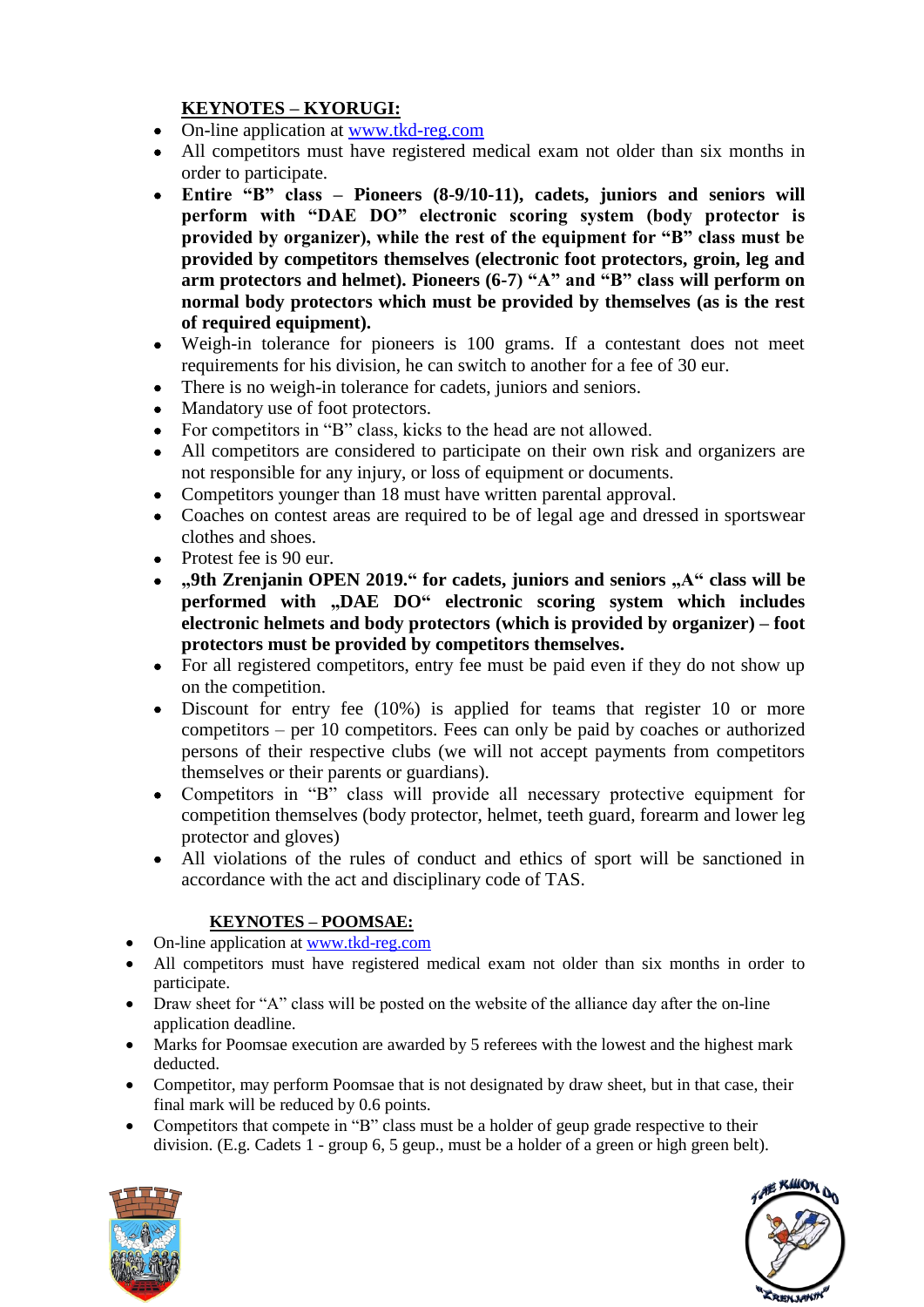Belts for geup are presented in this table.

| ັ<br>Geup | <b>Belt</b> | Geup | <b>Belt</b> |
|-----------|-------------|------|-------------|
|           | Yellow      |      | Blue        |
|           | High yellow |      | High blue   |
|           | Green       |      | Red         |
|           | High green  |      | High red    |

| <b>Individual</b> | Age       | <b>Belt rank</b> | <b>Complusory Poomsae</b> |
|-------------------|-----------|------------------|---------------------------|
| <b>Pioneer 2</b>  |           | $2, 1$ Geup      | Taeguk 6, 7, 8            |
|                   | $8 - 11$  | 4, 3 Geup        | Taeguk 4, 5, 6            |
|                   |           | 6, 5 Geup        | Taeguk 2, 3, 4            |
|                   |           | 8, 7 Geup        | Taeguk 1,2                |
| Cadet 1           |           | $2, 1$ Geup      | Taeguk 6, 7, 8            |
|                   | $12 - 14$ | 4, 3 Geup        | Taeguk 4, 5, 6            |
|                   |           | 6, 5 Geup        | Taeguk 2, 3, 4            |
|                   |           | 8, 7 Geup        | Taeguk 1,2                |
| Junior 1          |           | $2, 1$ Geup      | Taeguk 6, 7, 8            |
|                   | $15 - 17$ | 4, 3 Geup        | Taeguk 4, 5, 6            |
|                   |           | 6, 5 Geup        | Taeguk 2, 3, 4            |
|                   |           | 8, 7 Geup        | Taeguk 1,2                |
| <b>Senior 1</b>   |           | $2, 1$ Geup      | Taeguk 6, 7, 8            |
|                   | 18-30     | 4, 3 Geup        | Taeguk 4, 5, 6            |
|                   |           | 6, 5 Geup        | Taeguk 2, 3, 4            |
|                   |           | 8, 7 Geup        | Taeguk 1,2                |

## **Poomsae divisions for "B" class**

- All competitors are considered to participate on their own risk and organizers are not responsible for any injury, or loss of equipment or documents.
- After applications deadline, there will be no changes within divisions nor new competitors.

Age divisions are based on year of birth.

**Example:** If someone is 17 years old on the day of the competition, but in the current year they are to turn 18, contestants will perform in the competition division - 18 to 30 years.



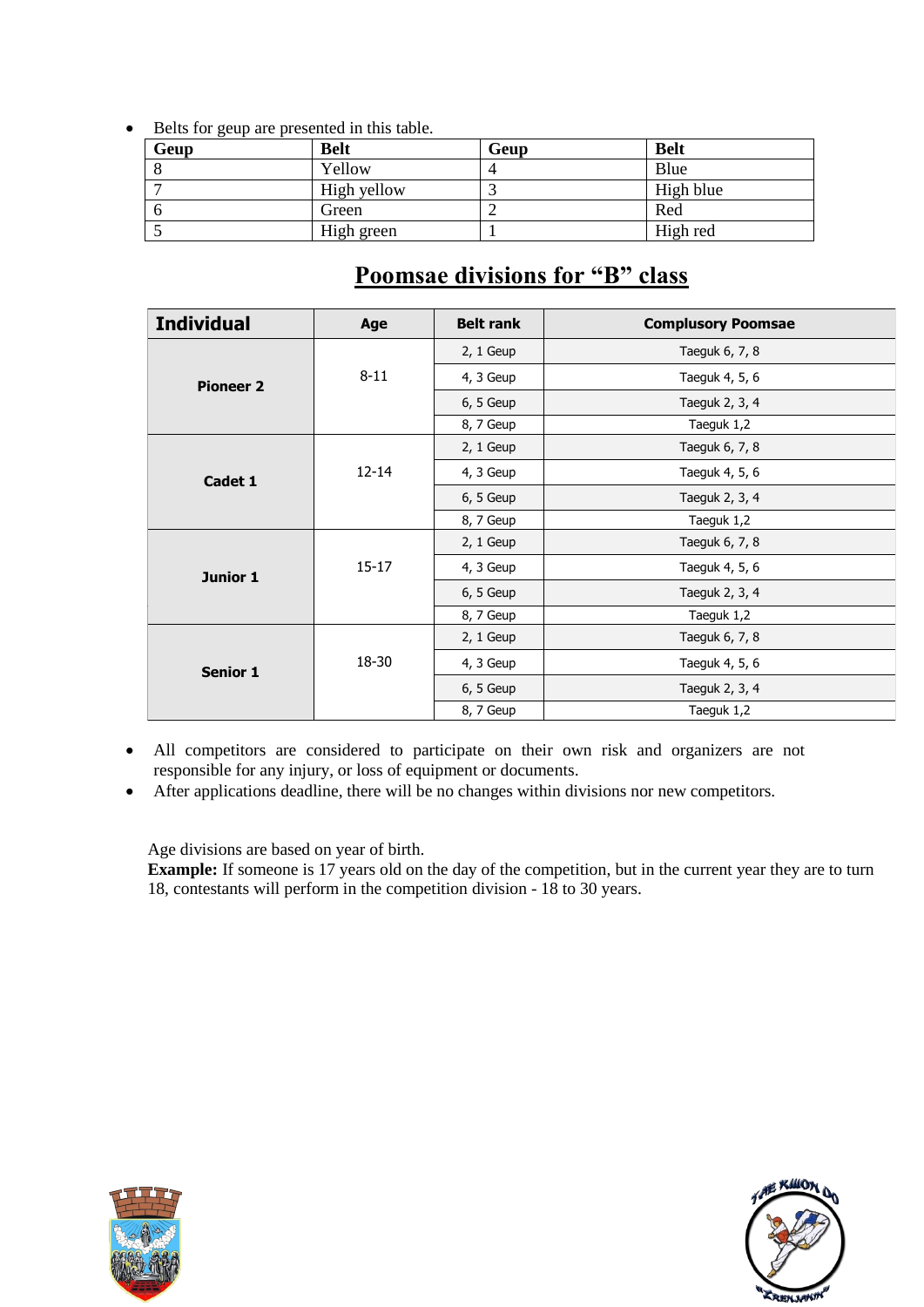#### **Individual divisions A-class**

| <b>Individual</b><br><b>Division</b> |                                                                | <b>Complusory Poomsae</b>                                                                                                                                                                                 |
|--------------------------------------|----------------------------------------------------------------|-----------------------------------------------------------------------------------------------------------------------------------------------------------------------------------------------------------|
|                                      | <b>Pioneers</b><br>$8 - 11$                                    | Taegeuk 2, 3, 4, 5, 6, 7, 8 jang, Koryo                                                                                                                                                                   |
|                                      | <b>Cadets</b><br>$12 - 14$                                     | Taegeuk 3, 4, 5, 6, 7, 8 jang, Koryo, Keumgang                                                                                                                                                            |
|                                      | <b>Juniors</b><br>$15 - 17$                                    | Taegeuk 4, 5, 6, 7, 8 jang<br>Koryo, Keumgang, Taeback                                                                                                                                                    |
|                                      | <b>Seniors 1</b><br>$18 - 30$<br><b>Seniors 2</b><br>$31 - 40$ | Taegeuk 6, 7, 8 jang, Koryo<br>Keumgang, Taeback, Pyongwon, Sipjin                                                                                                                                        |
|                                      | <b>Master 1</b><br>$41 - 50$                                   | Taegeuk 8 jang, Koryo, Keumgang, Taeback<br>Pyongwon, Sipjin, Jitae, Chonkwon                                                                                                                             |
| Poomsae:                             |                                                                | Taegeuk and master WTF/Kukkiwon poomsae                                                                                                                                                                   |
|                                      | <b>Competition system:</b>                                     | 1) Competitors may perform in one divisions:<br>Individual                                                                                                                                                |
|                                      |                                                                | 2) Elimination system:<br>1 .round: all competitors $(+20$ competitors)<br>2. round: 50% competitors (9-19) including competitors with<br>equal score<br>3. round: maximum 8 competitors with best scores |
|                                      | <b>Code of Conduct:</b>                                        | All outbursts of participants and the audience will be sanctioned in<br>accordance with the act and the regulations of TAS.                                                                               |
| <b>Coaches:</b>                      |                                                                | Only coaches and competitors can enter competition area.                                                                                                                                                  |



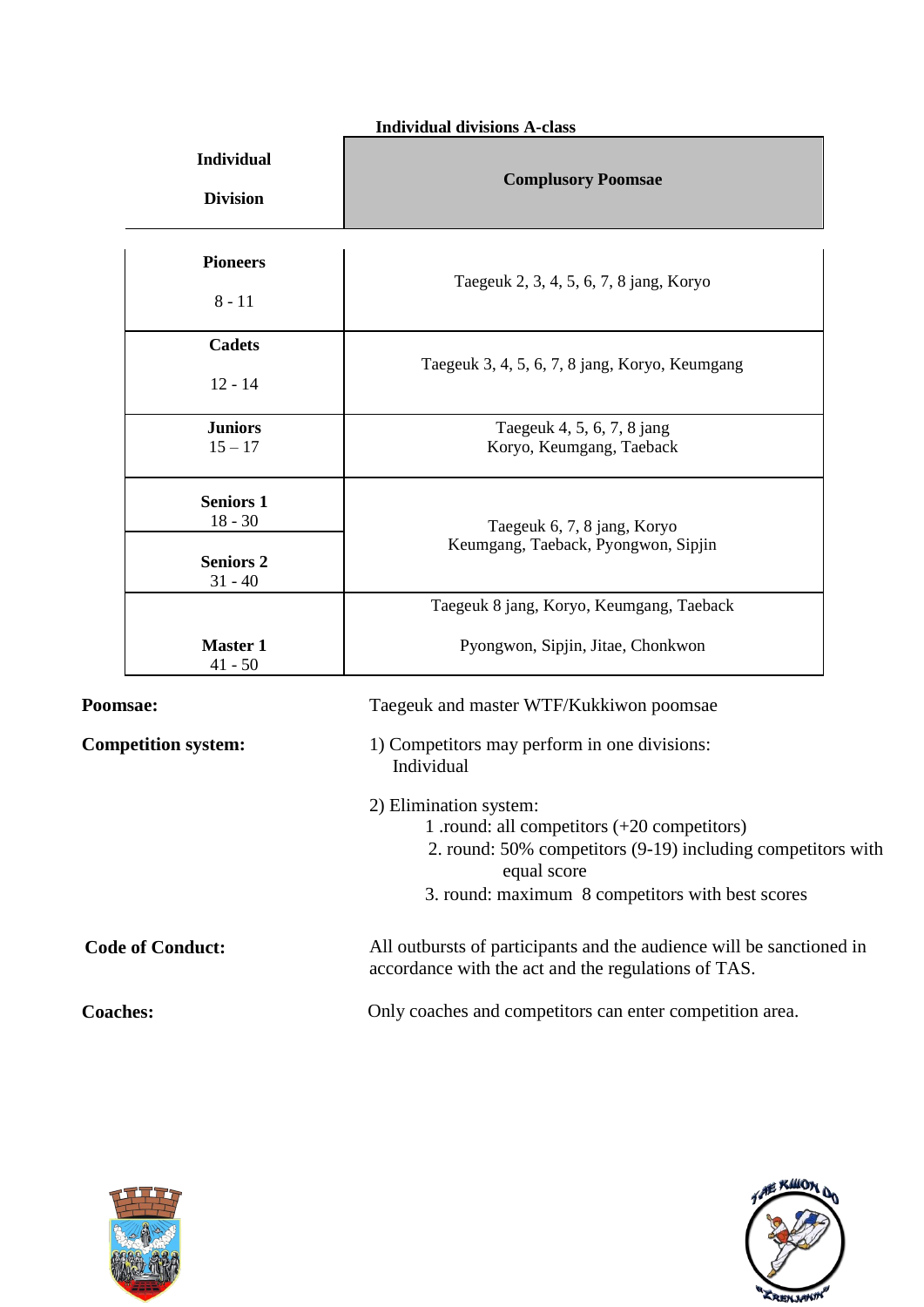#### **Competition in speed of performing kicks on freestanding punching bag:**

- **-** Competitor will begin, when they receive a start signal, and stop, on receiving their stop signal, with their kicks to a punching bag (la just equipment)
- **-** Kicking time will be measured by a referee
- **-** Winner is a competitor with highest number of performed kicks
- **-** Allowed time for performing kicks : 15 sec for pioneers and 20 sec for cadets
- **-** If competitors have the same number of performed kicks, time will be extended onto the next age division.

#### **Coaches are required to be of legal age and dressed in sportswear clothes and shoes.**